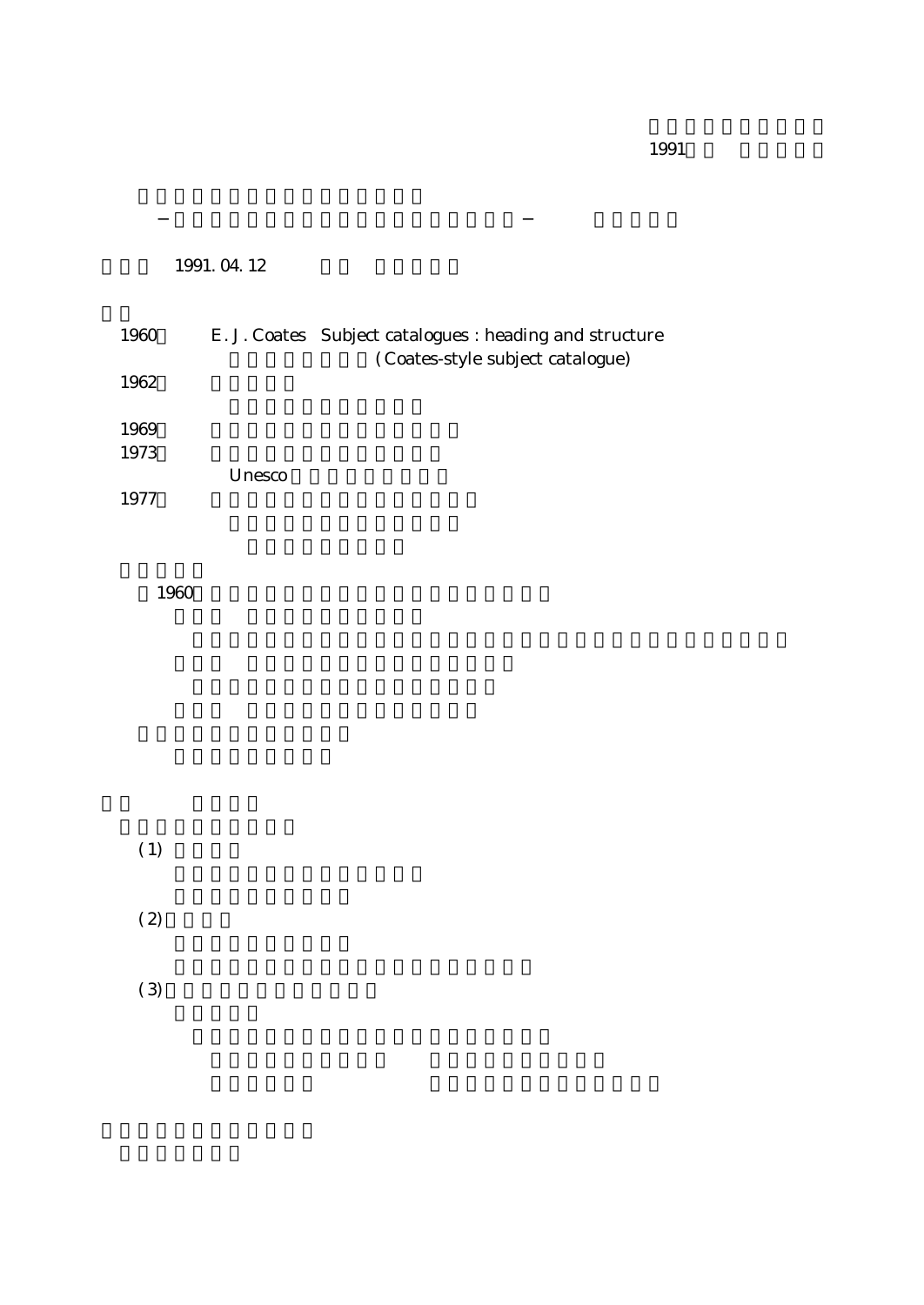1.いかなる分類表を採用するか。  $2.$ 

```
(1950 - 1970)( chain procedure methods)
                          ( Verbal extension)
621.381958 -Digital Computers
621.381958[1]-Programming
621. 381958[1] -Programming. Fortran
 [1] \ldots 099 1
```
1. extending the contract of  $\mathbf{r}$  $2.$ 

(the unity of subject indication)

(synoptic table)

 $(concealed classification)$ 

"Subject Catalogue : heading and structure, c 1960, 1980"

(Subject-heading syntax) (citation order) (combination order)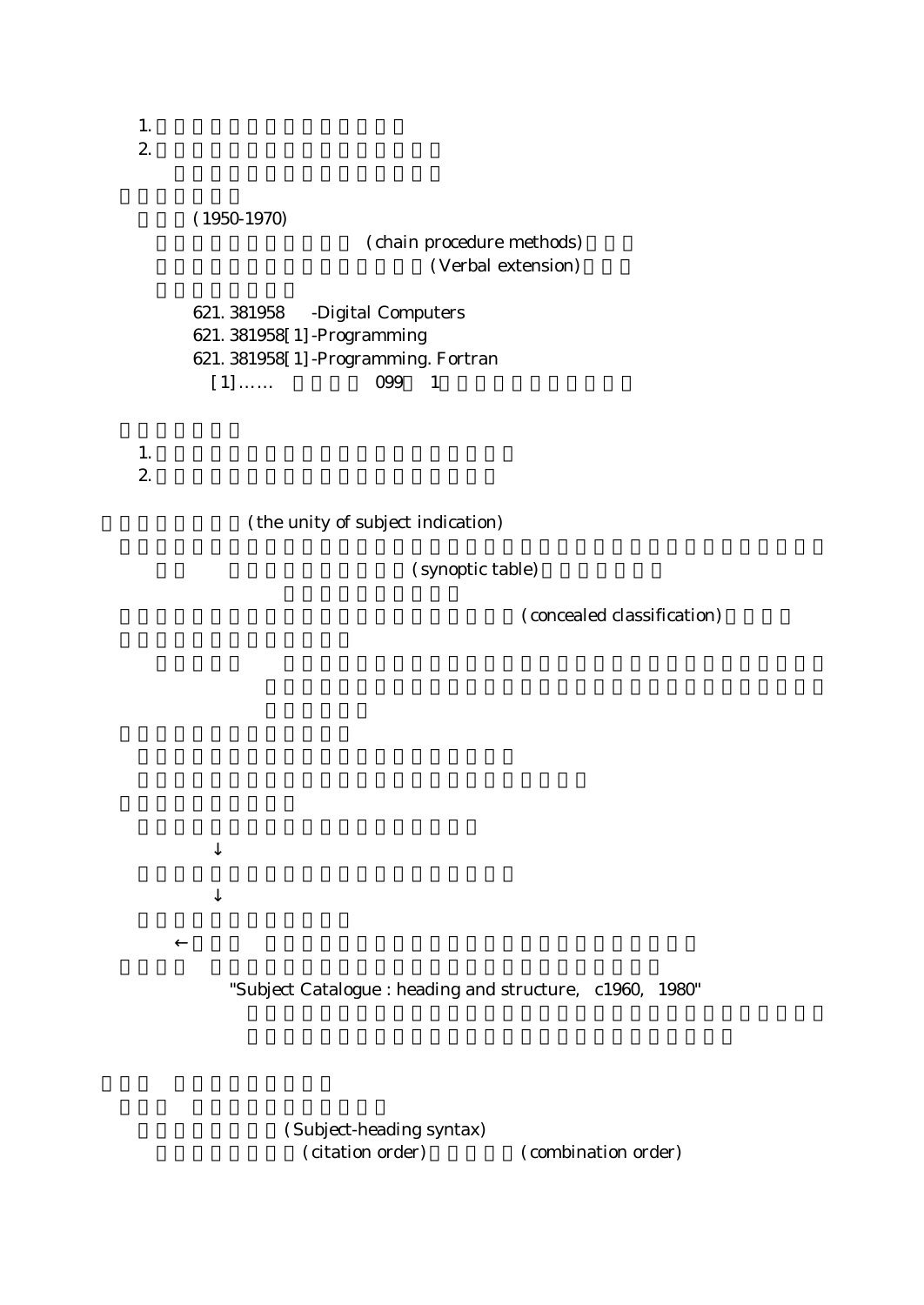### Cherles A. Cutter

"Rules for a Dictionary Catalog, c 1876, 4th. ed. 1904" o辞書体目録規則 161条 標目の特殊記入

CHOICE BETWEEN DIFFERENT SUBJECTS (RULES 161-166)

rule 161 Between general and specific

"Enter a work under under its subject-heading, not under the heading of a class whitch includes that subject"

Circulation of Blood

 $\times$  Muvement of Fluids in Plants Botany, Physiological

CHOICE BETWEEN DIFFERENT NAMES (RULES 167-175)

rule 172 subject-word and subject

"Enter books under the word whitch best express their subject, whether it occurs in the title or not"

Plants. Circulation. Mechanics

rule 174, 175 Compound subject-names

### rule 175

"Enter a compound subject-name by its first word, inverting the phrase only when some other word is decidedly more significant or is often used alone with the same meaning as the whole name"

(a compound subject-name)

rule 174

(1) (Ancient Histry, Capital Punishment) A noun preceded by an adjective (2) (Death Penalty, Flower Fertilization) A noun preceded by another noun used like an adjective (3) (Penalty of Death, Fertilization offlower) A noun connected with another by a preposition (4) and (Ancient and Modern) A noun connected with another by "and"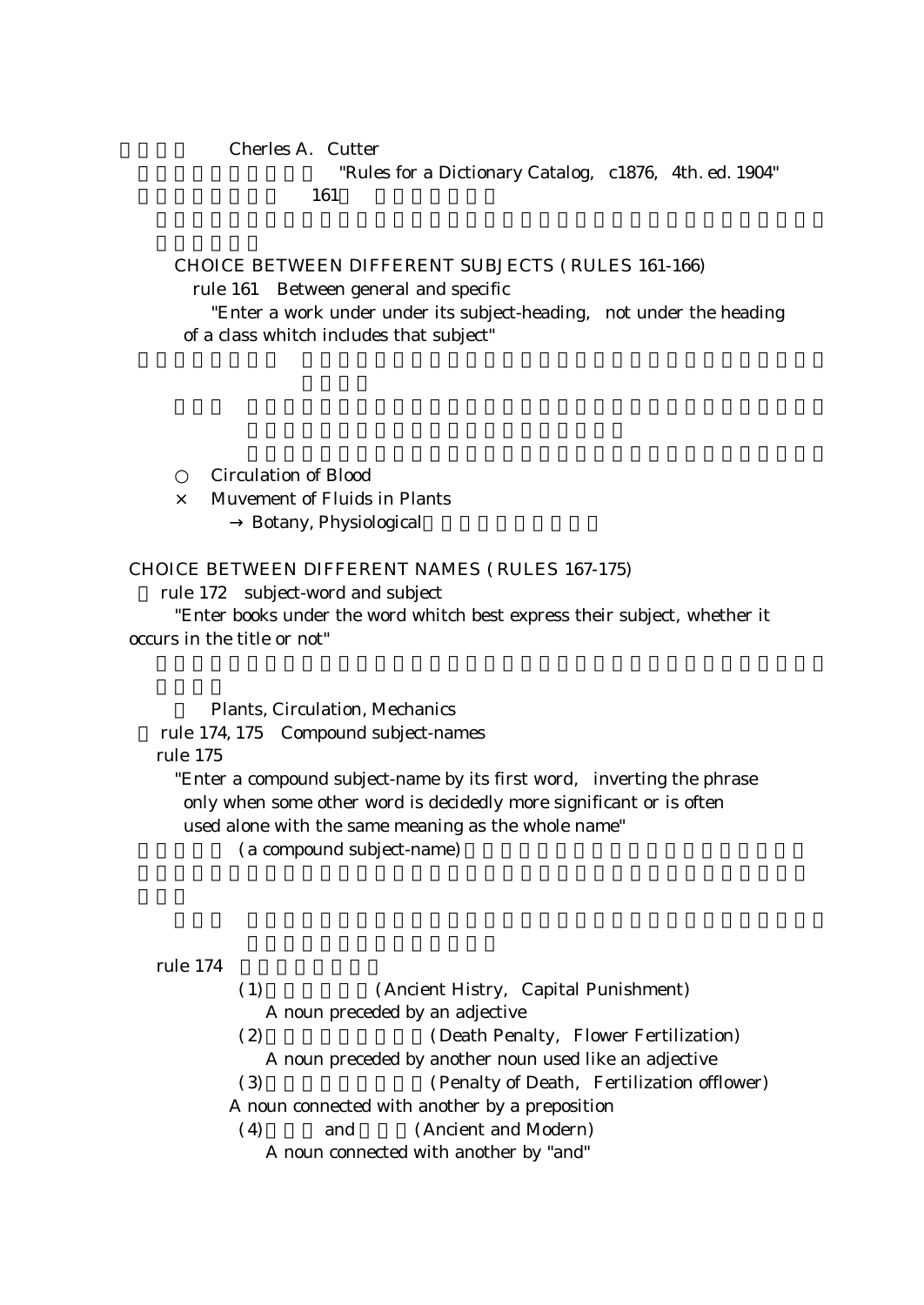$(5)$ 

A phrase or sentence

 $(1)$ 

### rule 175

## CHOICE BETWEEN DIFFERENT SUBJECTS (RULES 161-166)

rule 164, 165 Between subject and country

rule 164

"The only satisfactory method is double entry under the local and the scientific subject"

### rule 165

"A work treating of a general subject with special reference to a place is to be enterd under the place, with merely a reference from the subject"

> " Bird and Seasons of New England" New England, Ornithology Ornithology, See also New England Findividual Class

Julius O. Kaiser Systematic Indexing), 1911

( ) Concrete Process ( ) = Statement ( ) <br/> Statement ( ) <br/> Statement ( ) <br/>  $\blacksquare$  Statement ( ) = Statement ( ) = Statement ( ) = Statement ( ) = Statement ( ) = Statement ( ) = Statement ( ) = Statement ( ) = Thing ( ) and Spokin of Spokin of Spokin of Spokin of Spokin of Spokin of Spokin Spokin of Spokin Spokin Spokin Spokin Spokin Spokin Spokin Spokin Spokin Spokin Spokin Spokin Spokin Spokin Spokin Spokin Spokin Spokin Spoki

Apicuture) Education)

Bee Keeping Children Instruction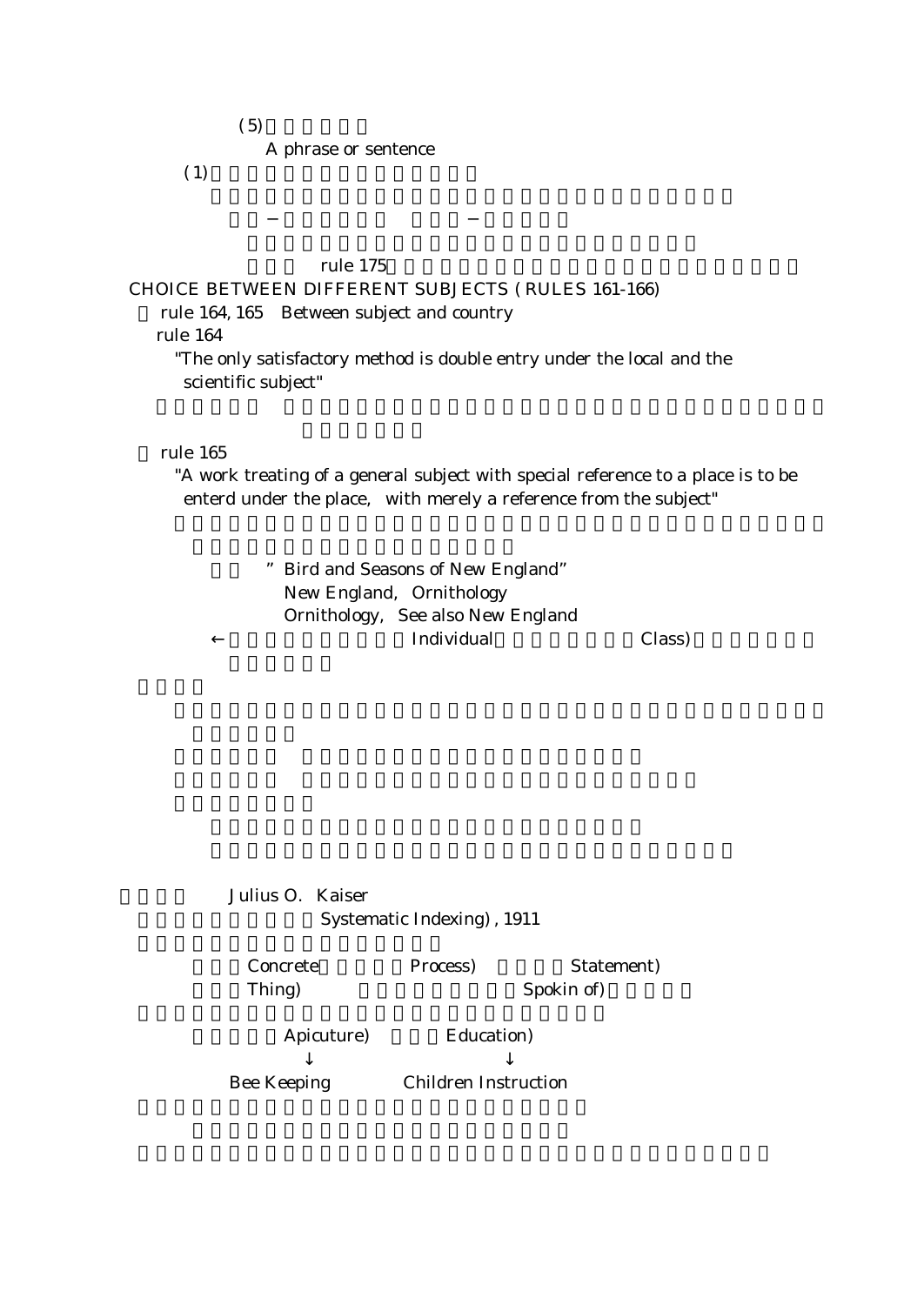#### Concrete term)

Coates C1960

Interaction) Kind **Kind** 

# Country) Semantic factoring

Brian C. Vickery "Classification and Indexing in Science, 3rd ed., 1975"

Cross reference) Related terms)

#### **Higher Collecion**

#### Lower Specific

"Theory of Subject Analysis, ed. by L. M. Chan and others"

Kaiser recognized three categories of "facets" of index terms:

 $(1)$  terms of concretes, representing things, real or imaginary

e.g., money, machines

 $(2)$  terms of processes, representing either conditions attaching to things or their actions

e.g., trade, manufacture

 $(3)$  trems of localities, representing, for the most part, countries e.g., France, South Africa

Expressions in Kaiser's index language were called statements.

Statements consisted of sequences of terms, the syntax of which was prescribed by fomula. These formulas specified sequences of terms by reference to category types. Only three citation orders were permitted

(1)a term in the concrete category followed by one in the process

e.g., Wool-Scouring

(2)a country term follwed by a process term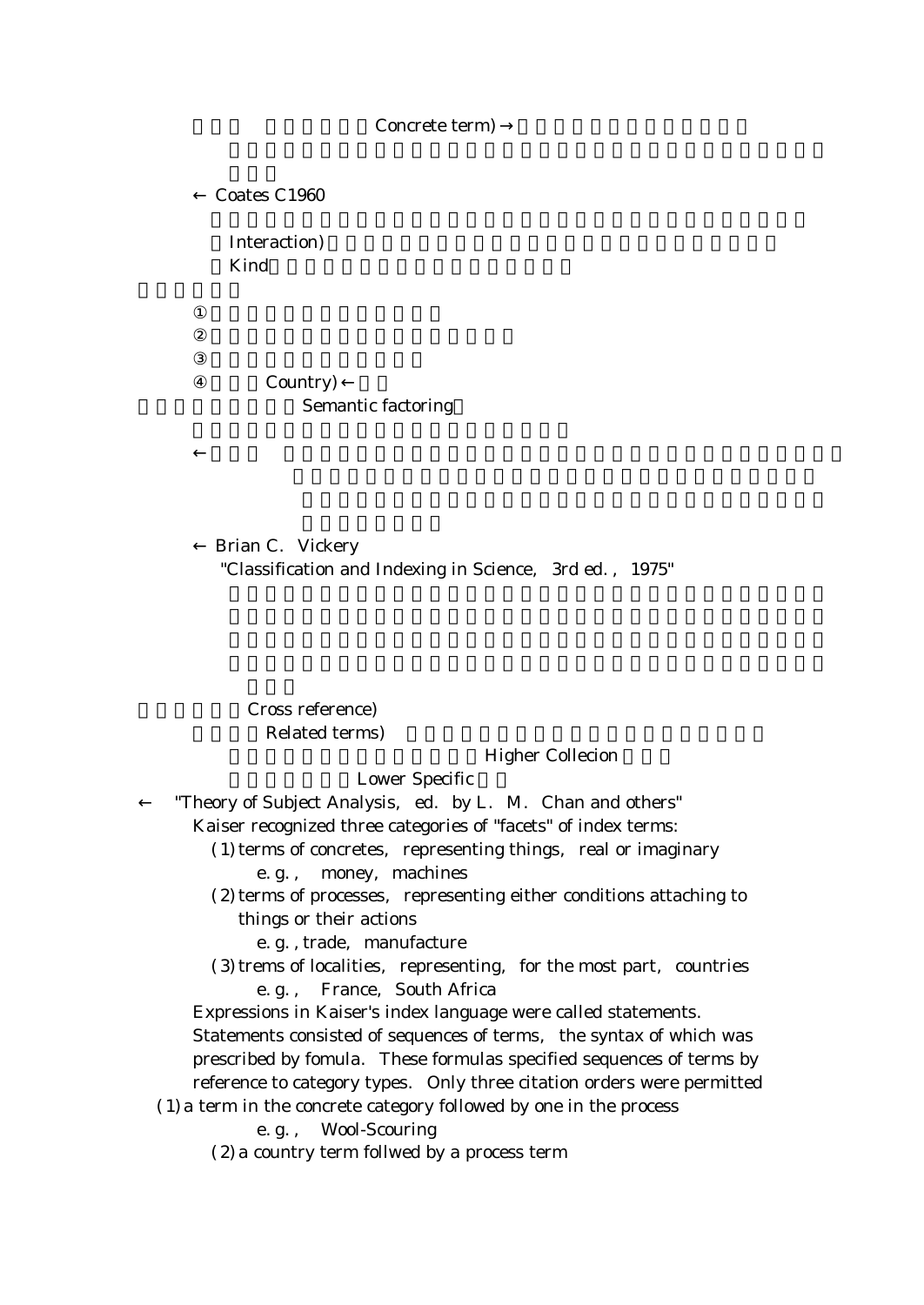e.g., Brazil-Education  $(3)$  a concrete term followed by a country term, followed by a process term e.g., Nitrate-Chile-Trade

S. R. Ranganathan

1935 1945

## Personality, Matter, Energy, Space, Time decreasing concreteness)

J. E. L. Farradane

"A Scientific Theory of Classification and Indexing and its practical applications, 1950"

Relational analysis)

Literature (Concrete) Searching (Process)

Literature (Action) Searching

(uniquely definable)

Fandamental Fallacies and New Needs in Classification, ("The Sayers Memorial Volume: Essays in Librarianship in Memory of William Charles Berwick Sayers", 1961, pp. 120-35)

Classification as Method of Search of Literature of Science) Science (association) Literature (acion) Searching (association) Classification

Science/;Literature/-Searcing/;Classification Classification;/Searching-/Literature;/Science Literature [ ;/Science ] /-Searching/;Classification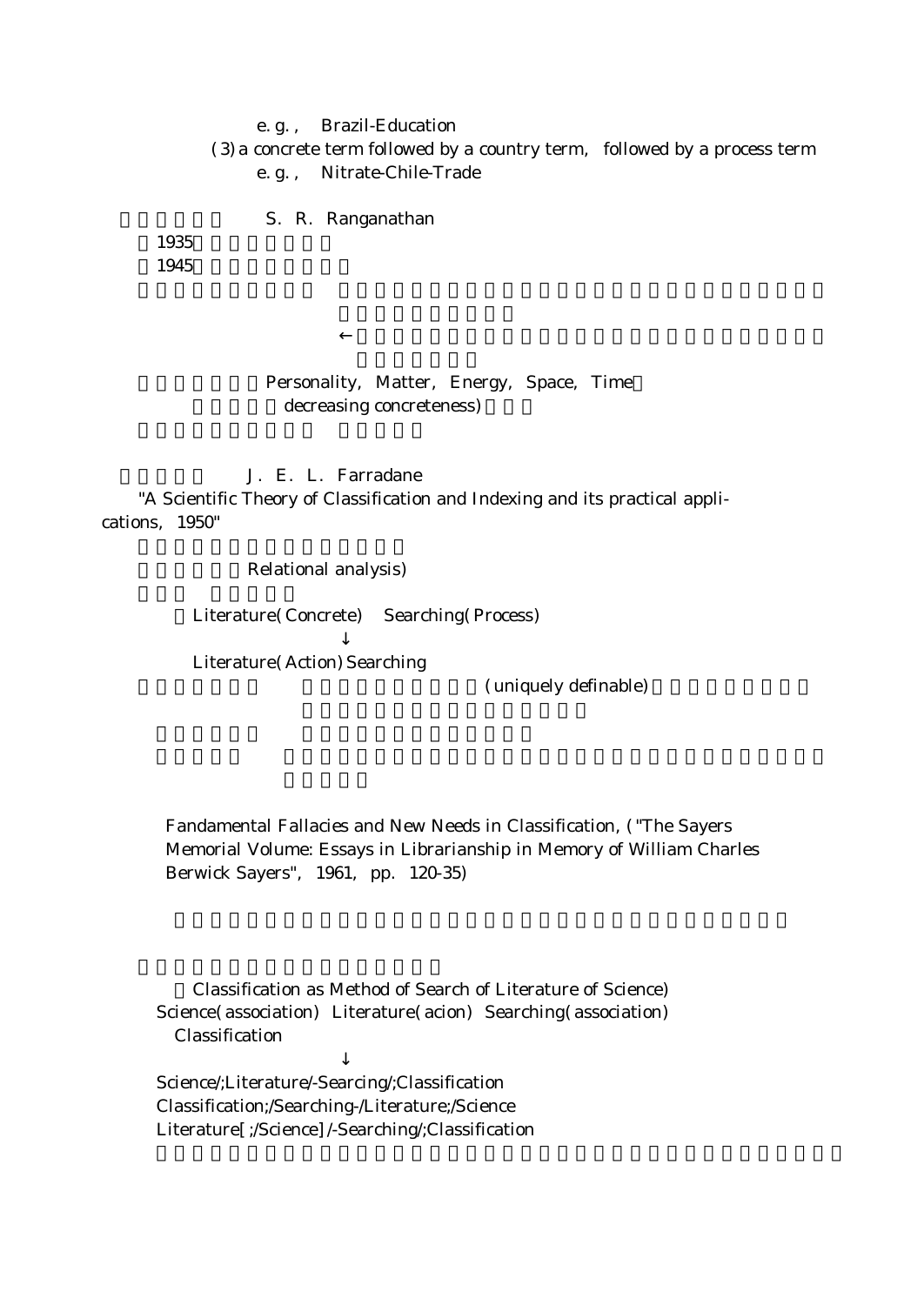# Relational Indexing Pt. 1, 1980,  $(CRG)$

1991.04.22

the stocklist of subject)

coextensive) subject heading to measure to subject)

Coates 1953

Subdivision)

shortened form of phrase extended form of phrase)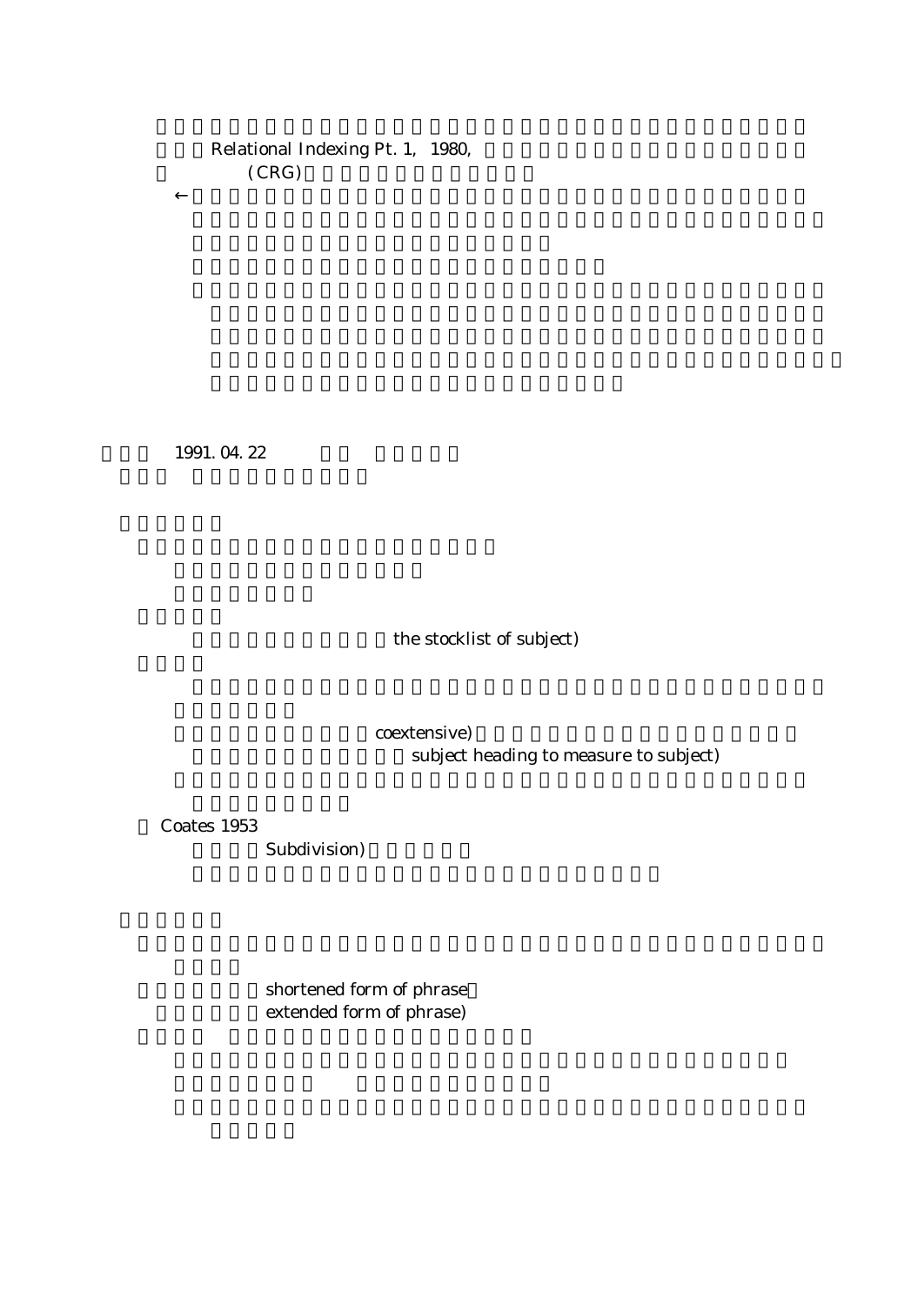Owls, Pests, Control by

(term significance) "Subject Catalogues : heading and structure, 1960, 1980"

The most significant term in a compound is the one whitch is most readily available to the memory of the enquirer. This, in turn, is the word whitch evokes the clearest mental image.

Etymologycally a "thing" is whatever one can think, that is to say whatever can be thought of as a static image. In this special sence it includes not only the names of physical object but systems and organisations of a mental kind. Images of things are simpler, more readily formed, more accessible to memory than images of actions because time does not enter into them

With reservations to be detailed later, we can say that a word whitch evokes a static images is more significant than one whitch denotes actions or processes A . static image is produced by names of "things" and names of materials. The difference between the two from the point of view of the imagination is that a "thing" has a boundary, while a material has none. For this reason we must rate the name of material lower in significance than the nane of a "thing". On the other hand, the image of material is made up of entirely static-seeming properties such as colour, hardness, smoothness, so we must rate it higher in significance than the name of an action. Thus far the following order of significance has been set up:

Thing/Material/Action

(Significance Fomula)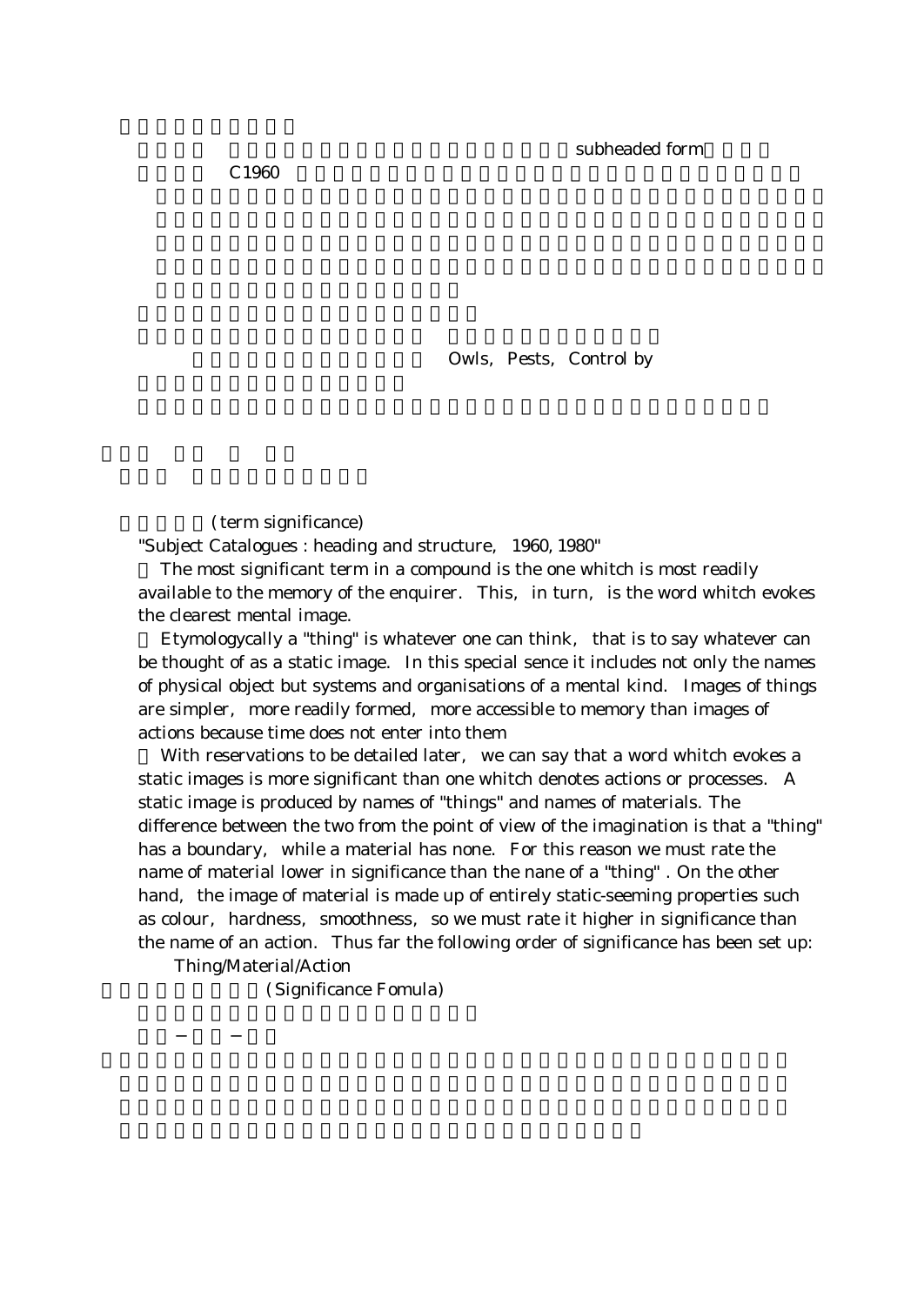(term relationships)

**Conveyor Belt Belt of Conveyor** Belt Conveyor Conveyor with Belt Belt Conveyor

amplified prepositional pharas (relational word

Social Psychology Psychology of Society Telephone Kiosk **Kioskof Telephone** 

e.g., Intelligence of cephalopods

This is of some importance, asit suggests the possibilityof a unified approach not only to compound subject phrases but also to those "unestablished" compounds to which Cutter was content to give class entry only.

how far significance formula lead to the modification of the nature language order of the word-components

how far relationships between components lead to modifications of the significance formula Thing/Material/Action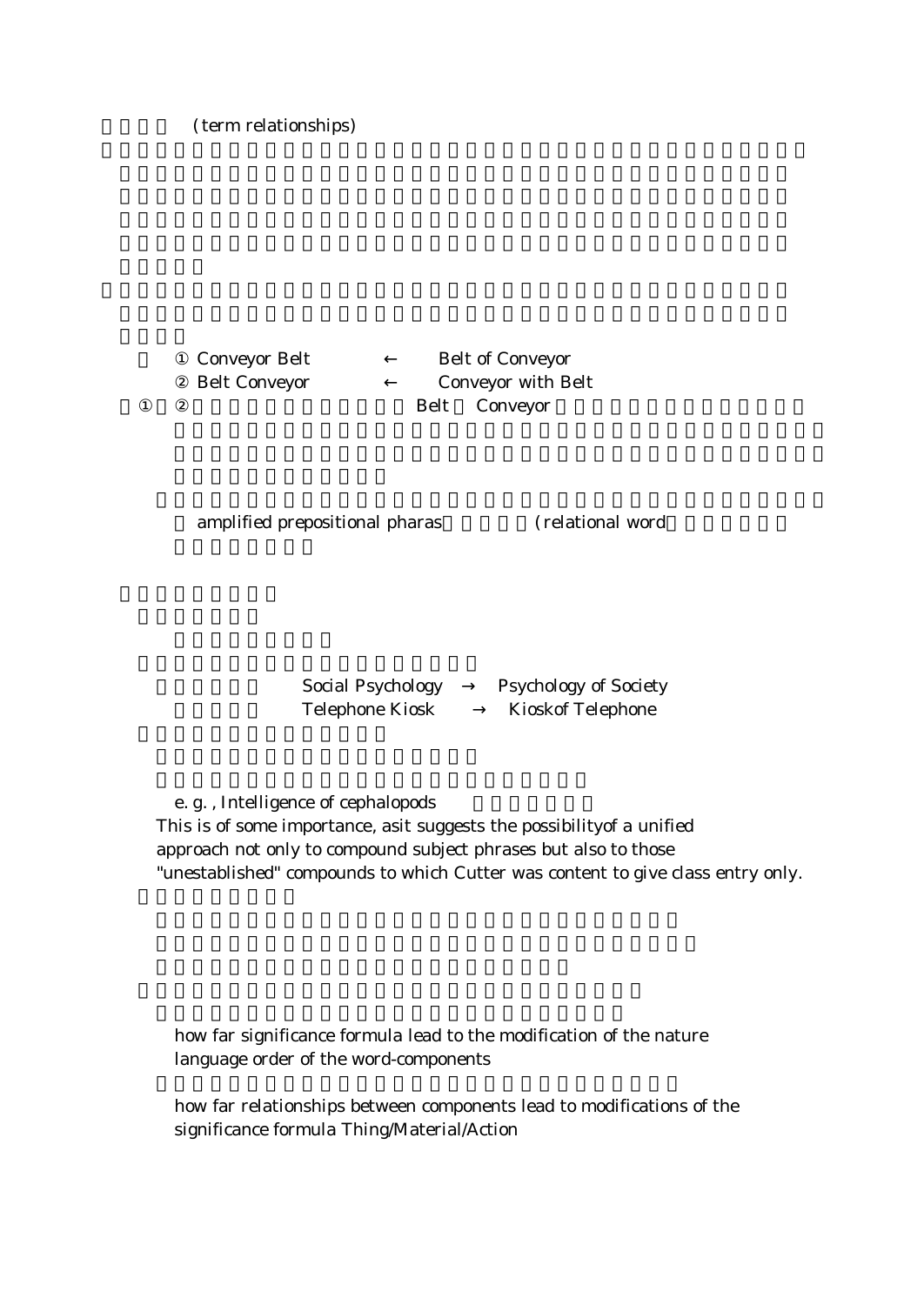```
<<of>> <<for>> <<against>> <<with>> <<by>>20(Relationship Table)
```
(syntactic relations) o類型8~20

(inclusion relations) (generic relations)

A closer inspection of the table shows however that the only details the cataloguer is called upon to memorise are groups of exceptions to the rule that the order of components in the subject heading is the reverse of their order in the amplified relational phrase.

The exceptions are

 $(a)$  where "for"is esed to distinguish homonyms (No. 14 in table)

(b) where a Part, Material, or method of Action is quoted to differentiate a particular kind of Thing (Nos.  $8, 9, 10$  in table)

(c) where a particular Action is distinguished by citing a subordinate Action which contributes to it  $($  No  $12$  in table $)$ 

 $(d)$  where the relation is that causation  $(17, 19 - )$ 

It will be noticed that categories  $1-7$  in table are of a totally different character from those numbered  $8$  to  $20$ . 1 to 7 deal with Properties, Actions, Materials, Viewpoints, and Parts in relation to one another and to Things. Categories  $8$  to  $20$  deal, not with Actions. Parts, Materials as such, but with Things, differentiated by reference to Parts, Materials, Principles of Action, Function, Material or Energy consumed, and Causative Factors.

| 20 |                                |
|----|--------------------------------|
| 1) |                                |
|    | <b>Linear Accelerators</b>     |
|    | Accelerators, Linear           |
| 2) |                                |
|    | <b>First Aid</b>               |
|    | First, Aid                     |
| 3) |                                |
|    | <b>Paper insulated Cables</b>  |
|    | Cables, Paper                  |
|    | Cables, Paperinsulated         |
| 4) | (Agent<br>(Patient             |
|    | Patient Action<br><b>Agent</b> |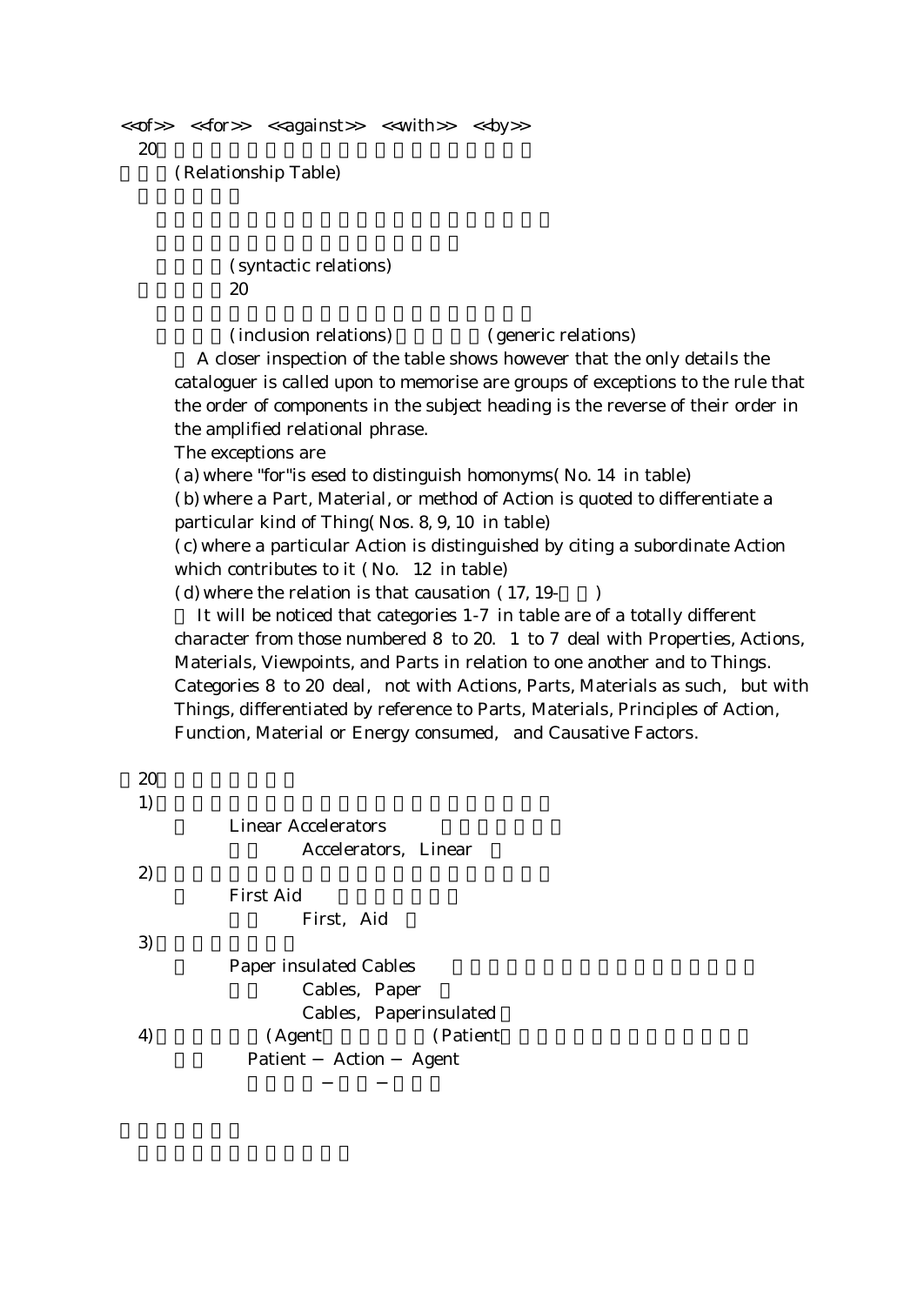Thing Part Material Action Property

Patient Action Agent

Thing (Patient) Part Material Action Property-Agent

Building, Walls, Concrete, Reinforced, Steel, Corrsion, Measurement, Thing Part Material Property MaterialProcess Action

Resistanc detectors Thing

Coates Subject Catalogue

1991.06.14

 $p.41$ syntactic relations

inclusion relations  $\qquad \qquad$  generic relations

Conveyor Belt Belt Conveyor Conveyor, Belt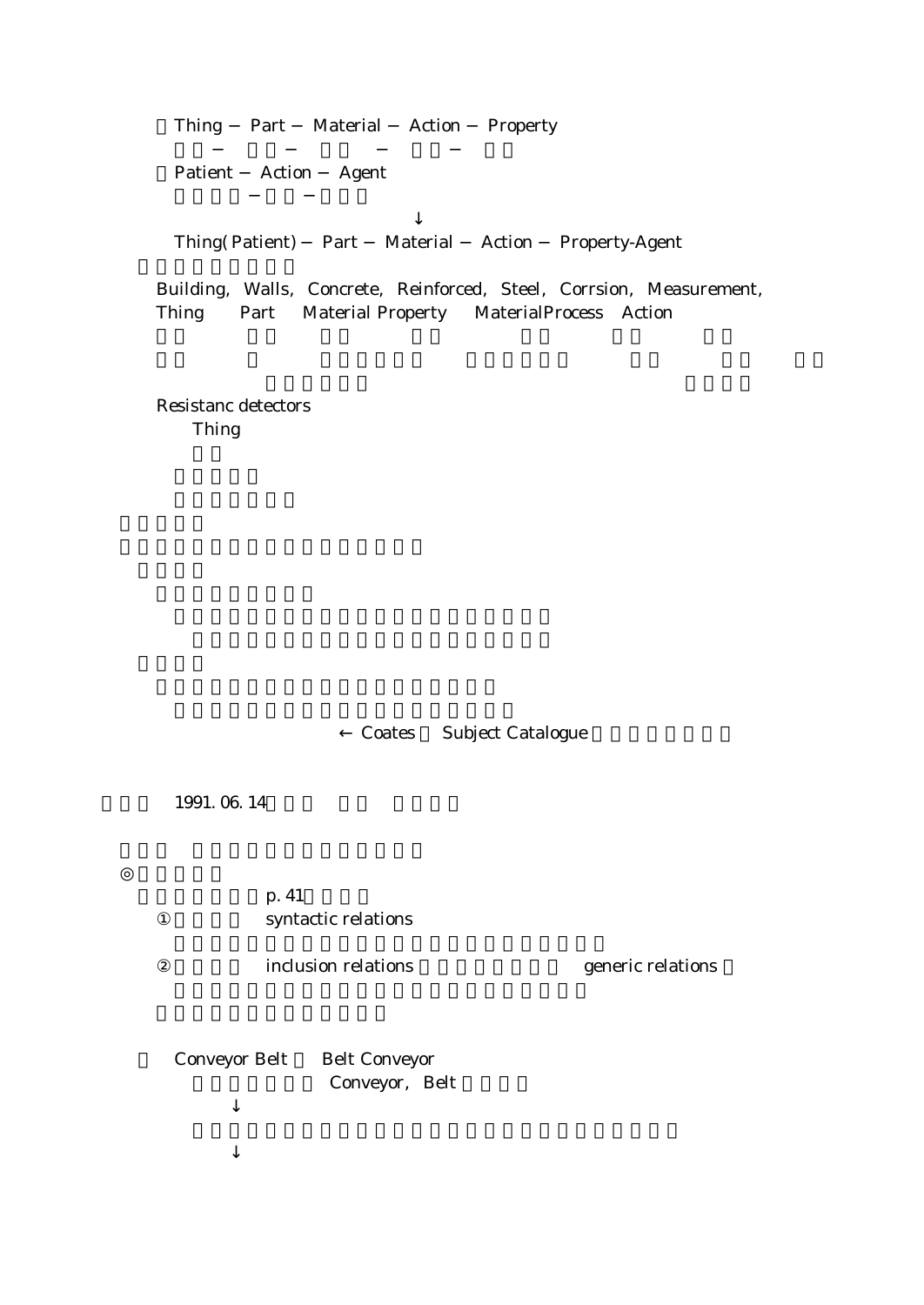$20$ 

**Comparative Anatomy** Comparison Anatomy Comparison of Anatomy

> Anatomy, Comparison Anatomy, Comparative

Nocturnal Birds

Night Birds \*nocturnal Birds active (or acting) at Night Birds of Night

Night, Birds

Birds, Nocturnal

Mental Hygiene Mind Hygiene Hygiene of Mind

Mind, Hygiene

"Psyche"

"Psyche, Hygiene"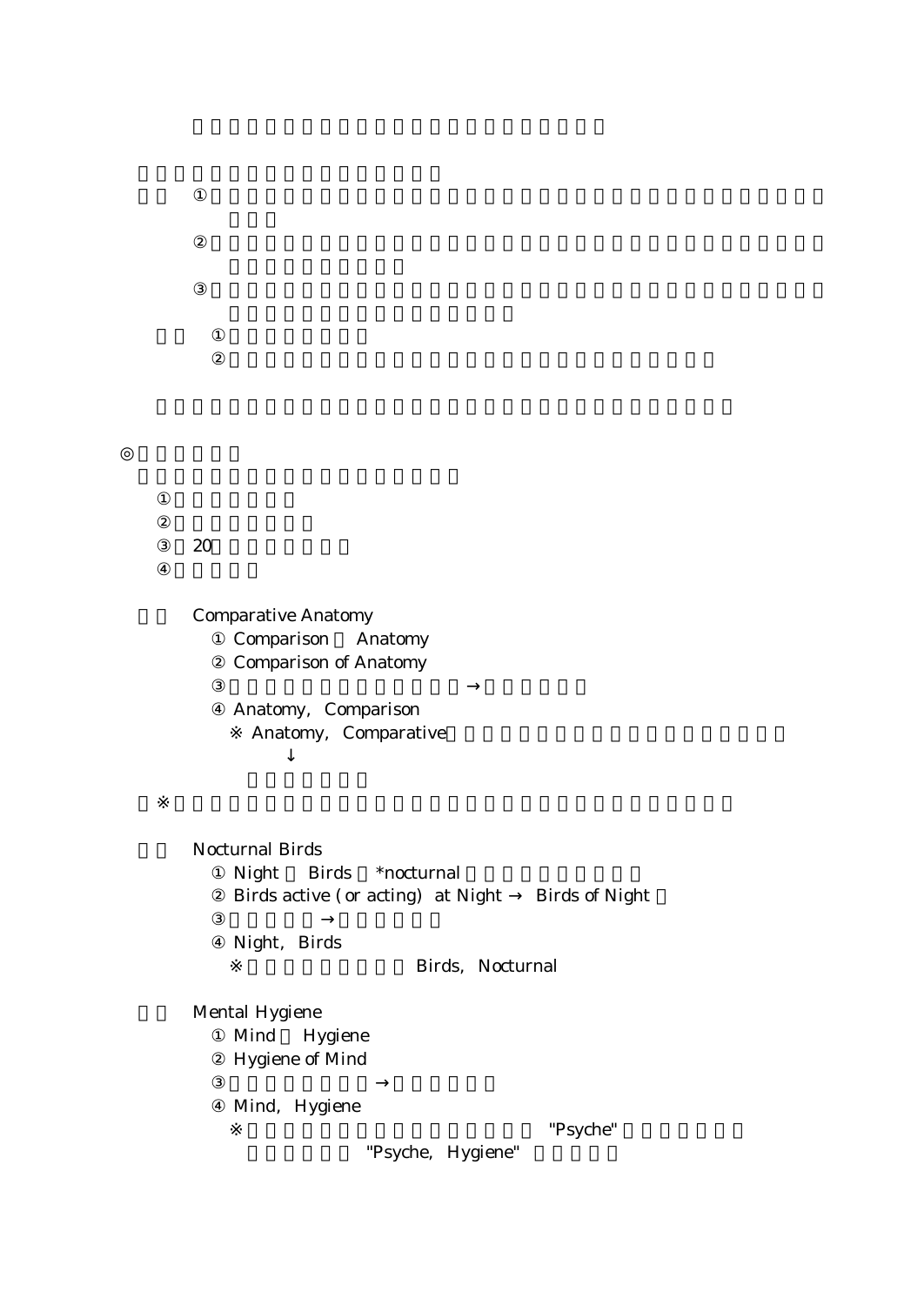# Hygiene, Mental

Subconscious Mind Subconsciousness Mind Subconsciousness of Mind

> Mind, Subconsciousness Subconscious "Subconscious"

> > Mind, Subconscious

First Aid First + Aid Aid of First

Molecular Structure Molecules + Structure Structure of Molecules

> Molecules, Structure Structure, Molecular

British Lathe Practice German Lathe Practice

British Tax System German Tax System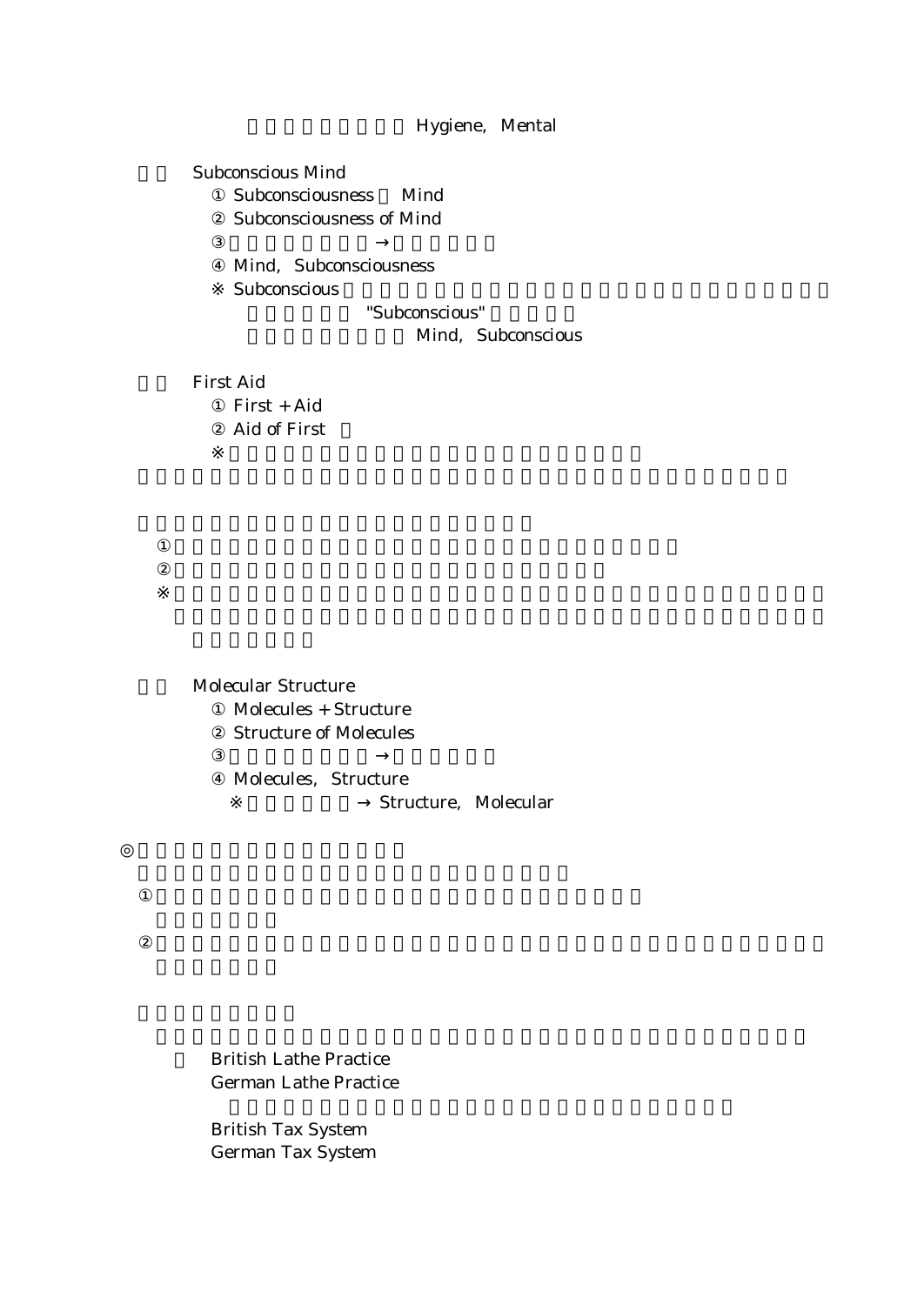France, Animals Greece, Animals France, Nightingales Greece, Nightingales

1991.07.03

Applied Science and Technology Index Industrial Arts Index (1913) ASTI (1958) Business Periodicals Index (1958)

**Library Association** British Humanities Index Subject Index to Periodicals (1915) BHI (1962-) **Current Technology Index**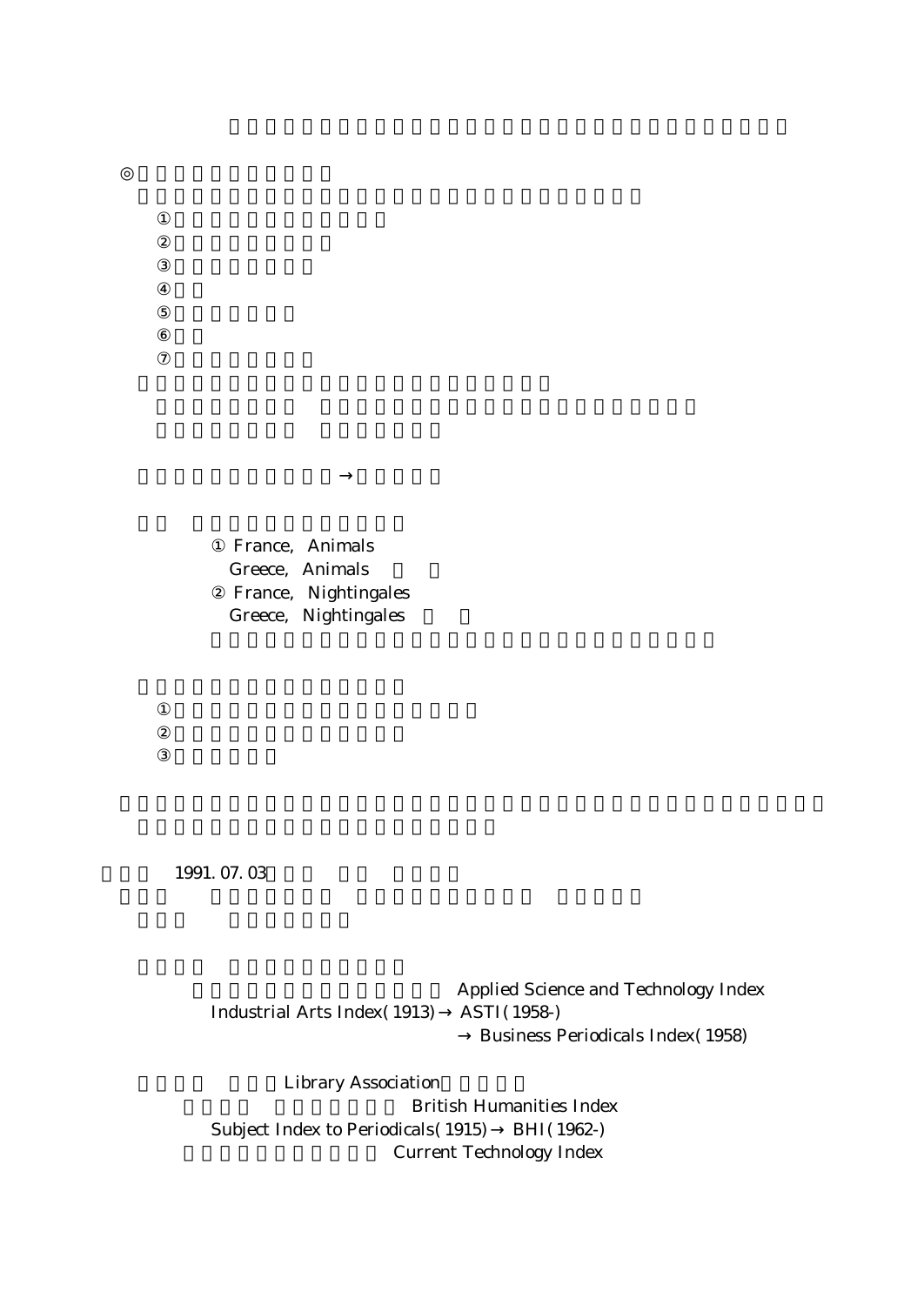1950 1960

# Technicla Article Index (1952) Cleaver-Hume IOTA (Index of Technicla Articles) (1957-1958) IOTA

| 1.                       |                  |                                     |            |
|--------------------------|------------------|-------------------------------------|------------|
| $\overline{\mathcal{Z}}$ |                  |                                     |            |
|                          |                  |                                     |            |
|                          |                  |                                     | (1959)     |
|                          | 1.               |                                     |            |
|                          | $\mathbf{2}$     |                                     |            |
|                          | $\mathfrak{S}$   |                                     |            |
|                          | $\overline{4}$ . |                                     |            |
|                          | 5.               | <b>Subject Index to Periodicals</b> |            |
|                          | $6\!\!$          |                                     |            |
|                          |                  |                                     |            |
|                          |                  |                                     | (1959. 10) |
|                          |                  |                                     |            |
|                          | 1.               |                                     |            |
|                          | $\mathbf{2}$     | 348                                 |            |
|                          |                  | (1961.5)                            |            |
|                          |                  |                                     |            |
|                          |                  |                                     |            |
|                          | 1.               | coverage                            |            |
|                          |                  |                                     | 400        |
|                          | $\mathbf{2}$     | promptness<br>currency              |            |
|                          | $\mathfrak{S}$   | retrieving power                    |            |
|                          |                  | 1962.2                              |            |
|                          |                  |                                     |            |
|                          | $1.$             | 400                                 |            |
|                          |                  |                                     |            |

2.  $\blacksquare$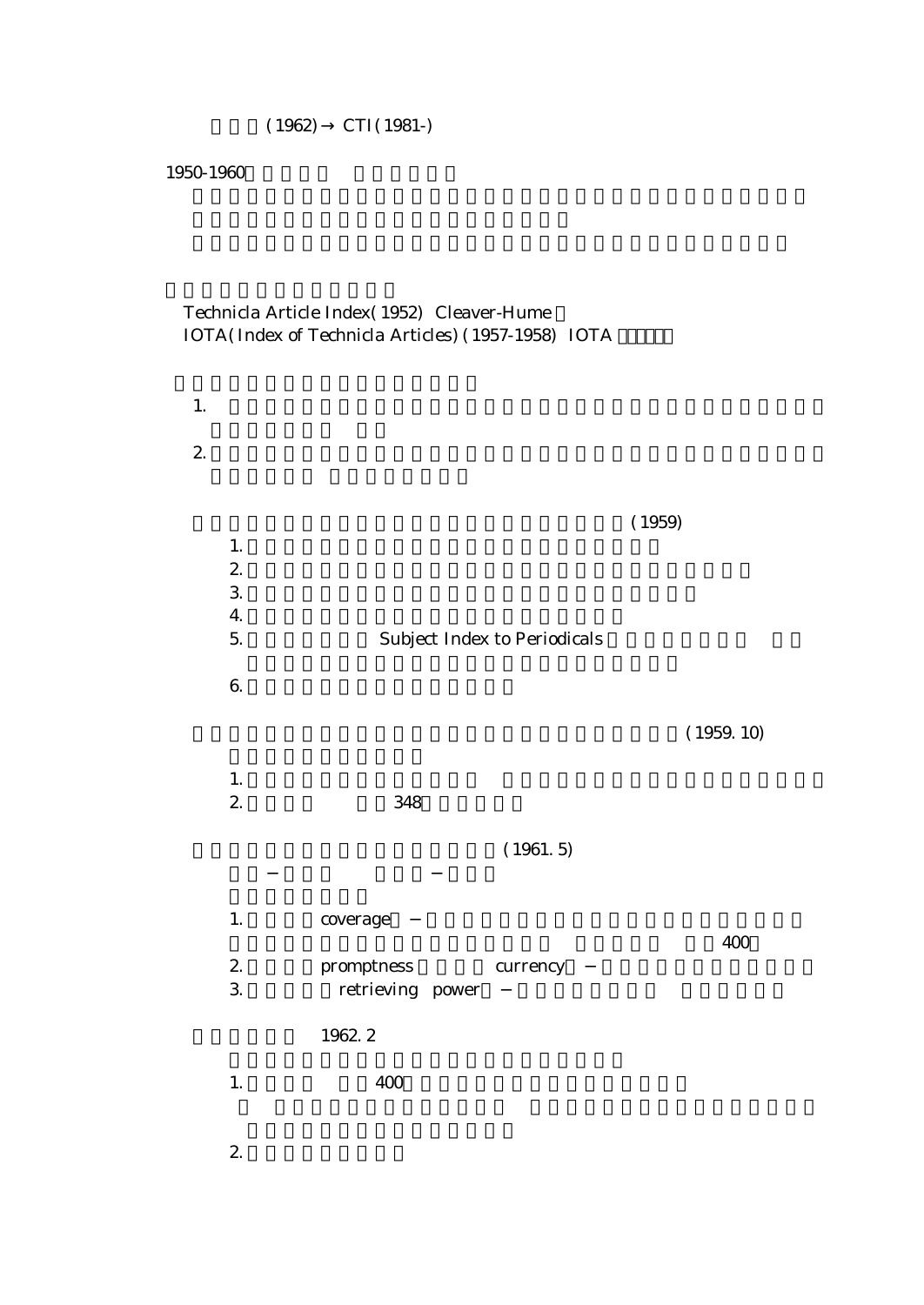$(p.29-30)$ 

 $1960$   $20$ 

(Application-Process)

1.  $\blacksquare$ 

2.  $\alpha$ 

Transport of Aluminium by Road (mataha Roads Transport of Aluminium)

Aluminium, Transport, Roads

Roads, Transport, Aluminium. See Aluminium, Transport, Roads Transport, Aluminium. See Aluminium, Transport CBA See ABC BA See AB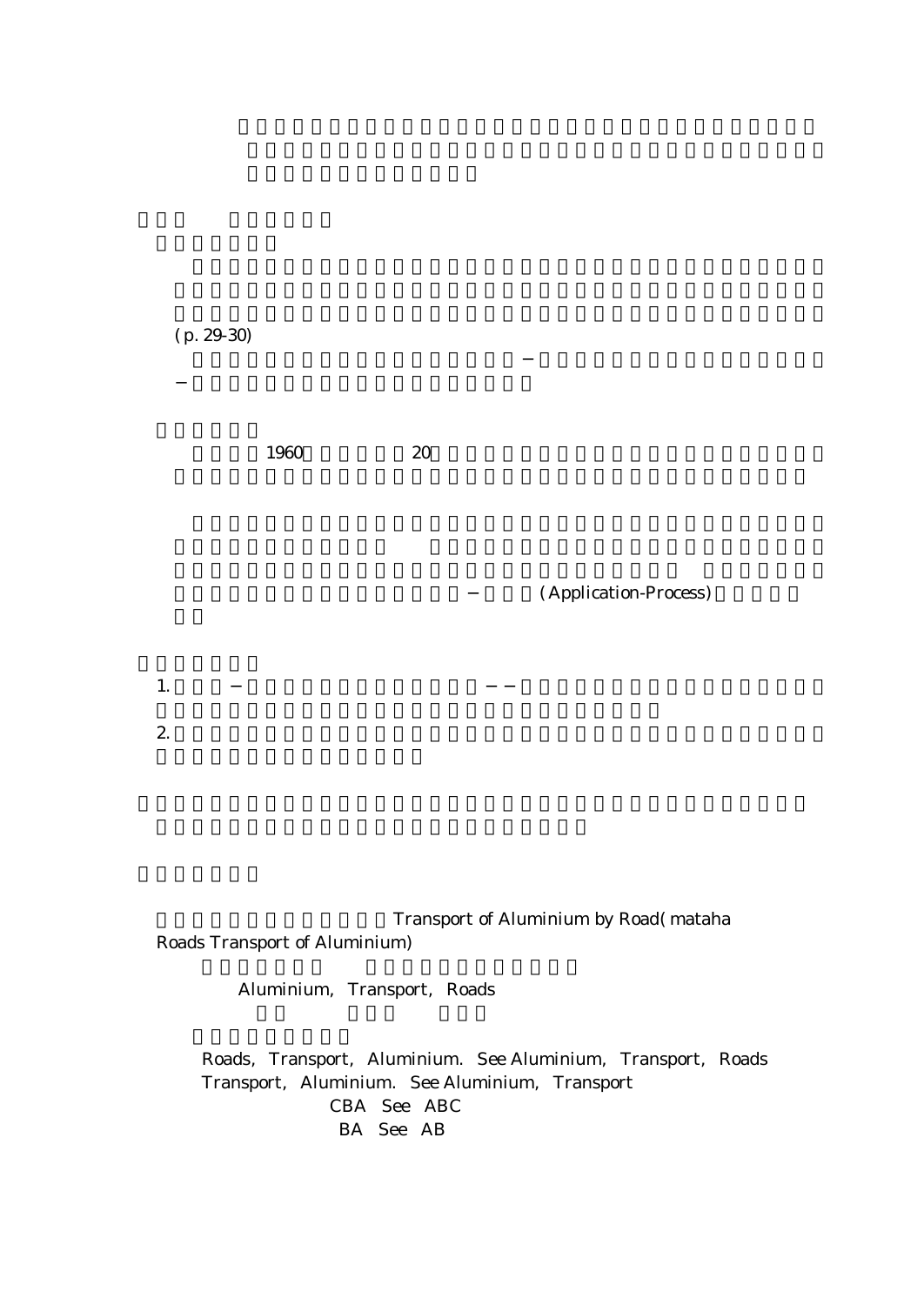Aluminium by Articulated Motor Vehicle

Aluminium, Molten, Transport, Motot Vehicles, Articulated

Articulated Motot Vehicles, Transport, Molten aluminium. See Aluminium, Molten, Transport, Moter vehicles, Articulated Motor Vehicles, Articulated, Transport, Molten aluminium. See Aluminium, Molten, Transport, Motor vehicles, Articulated Transport, Molten aluminium. See Aluminium, Molten, Transport Molten Aluminium. See Aluminium. Molten EDCBA See ABCDE DECBA See ABCDE CBA See ABC

BA See AB

(modeified chain procedure)

1.

Pulp, Mechanical, Production, Sweden Sweden See Pulp, Mechanical, Production, Sweden Mechanical Pulp. See Pulp, Mechanical 2.  $\alpha$ 

Housing Flat, Maisonettes Churches, Monasteries († 1991) and similar buildings Government and (Government and  $\sim$ municipal buildings Town planning topics (Town planning topics) Mines **(A)** (Mines Pipelines Power stations (including Nuclear and Hydrpelectric) Dams Coastal and Flood control works, Drainage, Water engineering Roads Buildings connected with